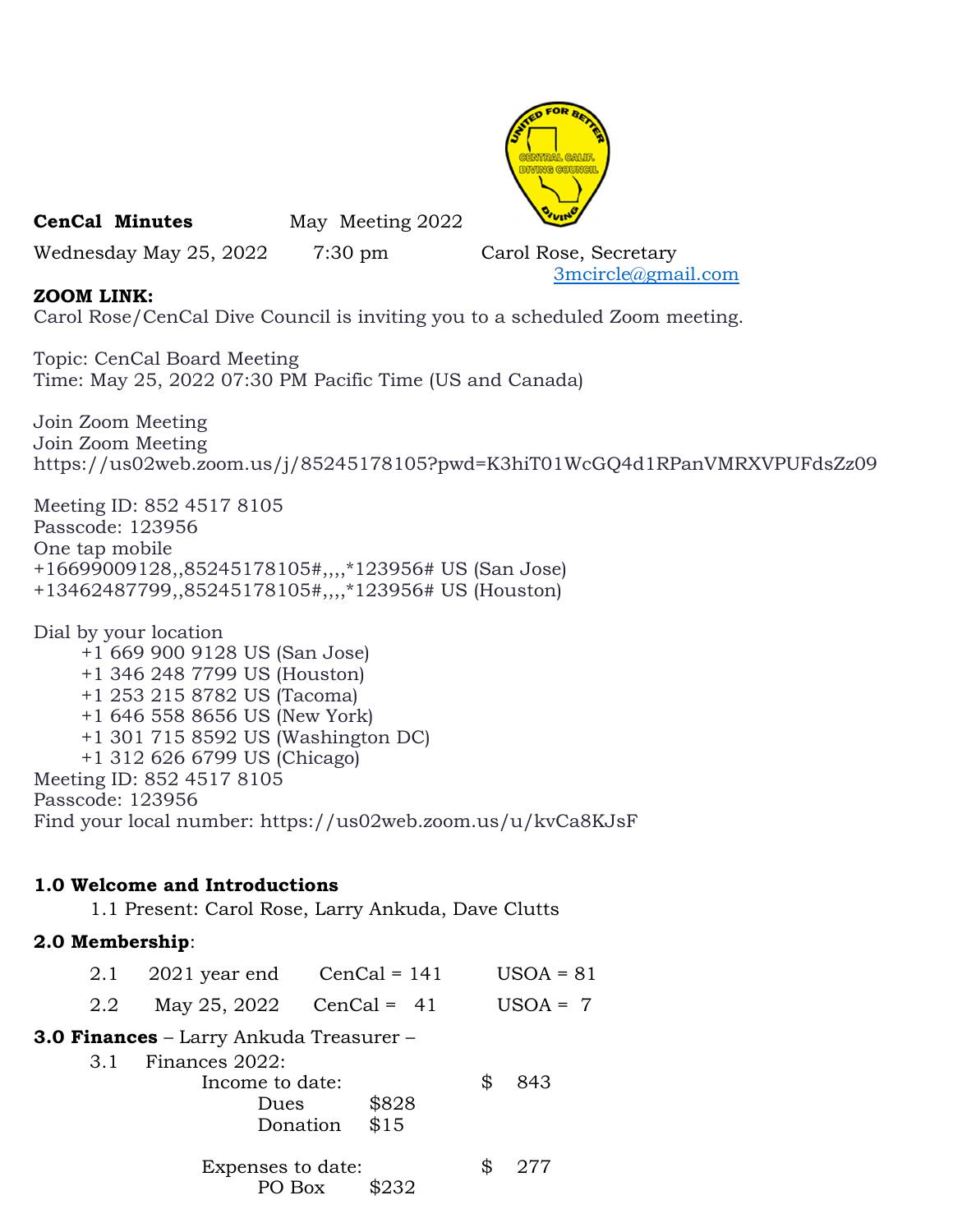File IRS \$25 File CA \$ 20

 3.2 Budget - expected expenses: \$ 758 3.2.1 Web hosting and domain name for 1 year \$ 158 3.2.2 Insurance \$600 on July 1

3.3 Balance as of today: \$19,589 General Fund \$ 3,823 Skin Spear \$12,766 Legal Defense \$ 3,000

### 4.0 UW Hockey –

- 4.1 Club Puck playing Foothill College
- 4.2 2022 Nationals, Denver June 24-26, 3 day event
- 4.3 PCCs LA Sept 23-25 new venue
- **5.0 UW Rugby** Giant Sea Bass playing Mtn View and Foothill College

#### 6.0 UW Photography

6.1 No word on NCUPS 'Shoot Out' for 2022

#### 7.0 Skin Spearfishing – Report –

 7.1 PCCs October 8, San Simeon Area – inviting/encouraging San Diego skin spear club which are large and very active.

7.2 PCCs October 8, San Simeon Area.

7.3 Dave Reports: He still has last year's speargun to give away this year.

Coordinating with Paul Romanowski re this year's PCCs.

Campsites will be available 6 months prior.

7.4 Dave noted Spearfishing's large bank balance continues and suggested it be put to some use. Discussion followed about bringing back abalone (but depends on kelp), encouraging kelp growth (but that is a worldwide problem—not just ours), reducing urchin numbers, all of which are probably due to global warming.

#### 8.0 Old Business

8.1 Odyssey newsletter – quarterly using E format.

#### 9.0 New Business

- 9.1 Proposed Wind Energy Areas: two areas under consideration: 20 miles off Eureka and 20 miles off Cambria. Authority is Coastal Commission. Nothing new
- 9.2 Law AB 2369 specific to illegal activity in CA MPAs provides increased commercial poaching fines/penalties. Recent fine \$5000 and for commercial vessel, loss of license one year.
- 9.3 Red Abalone Fishery Management Plan draft completed hear report June 16? 9.3.1 recovery very slow – years not months
	- 9.3.2 surveys starting up this year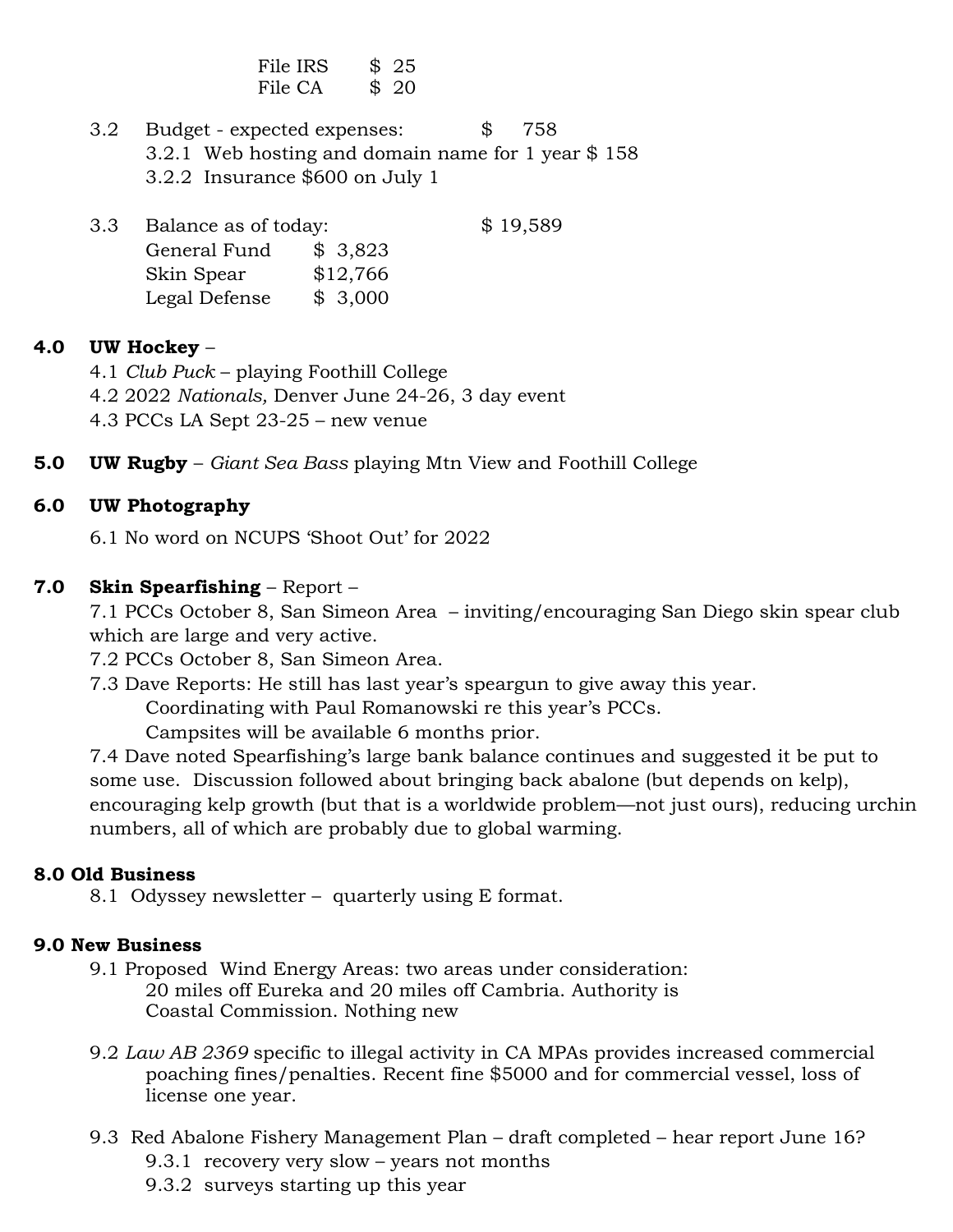9.3.3 many ab moved to shallow water for food

9.4 Update: plans and process to develop a Kelp Recover and Management Plan (**KRMP**) for giant & bull kelp. It is a worldwide issue. June Commission meeting for updates

 9.4.1 approach – in partnership with the California Ocean Protection Council (OPC) – to create the KRMP - using the KRMP to develop strategies similar to those used for developing fishery management plans (FMPs) under the Marine Life Management Act (MLMA). The KRMP will provide a framework for ecosystem-based management and a kelp restoration toolkit

 9.4.2 KRMP needs to hire Project Manager, assembly Management team, assembly a Science Advisory Committee, work with California Native American Tribes and convene 2 working groups: giant kelp and bull kelp then engage the broad suite of stakeholders perspective on each of the three core components of KRMP. Each of these working groups will be inclusive and open to stakeholders, Tribes, and members of the public interested in engaging throughout the process.

9.5 CDFW Meetings: Commission June 16; Marine Resources July 14

10.0 Calendar 2022 - Full remaining calendar attached

11.0 Next meeting - July 27, 2022 7:30 pm Zoom

Carol Rose, Secretary CenCal meets odd months on last Wednesday

## CALENDAR 2022

|                  | May                                     |  |
|------------------|-----------------------------------------|--|
| May 30           | Memorial Day Holiday                    |  |
|                  | June                                    |  |
| June 6           | D Day Normandy                          |  |
| June 8           | International Oceans Day                |  |
| June 16          | CA Fish Wildlife Commission/LA Area     |  |
| June 24-26       | <b>UW Hockey Nationals Denver</b>       |  |
|                  | July                                    |  |
| July 4           | Independence Day Holiday                |  |
| July 10-14       | Blue Water Cup Spearfishing             |  |
| July 14          | Marine Resources/San Diego – may shift? |  |
| <b>July 7-17</b> | World Games - Birmingham AL             |  |
| July 27          | CenCal BOD Zoom                         |  |
|                  | <b>AUGUST</b>                           |  |
| Aug 12-13        | Junior/Women UWH Denver CO              |  |
| Aug 13-14        | Euro Fresh Water Spear Finland          |  |
| Aug 18           | CA Fish Wildlife Commission/Fortuna     |  |
|                  |                                         |  |

## SEPTEMBER